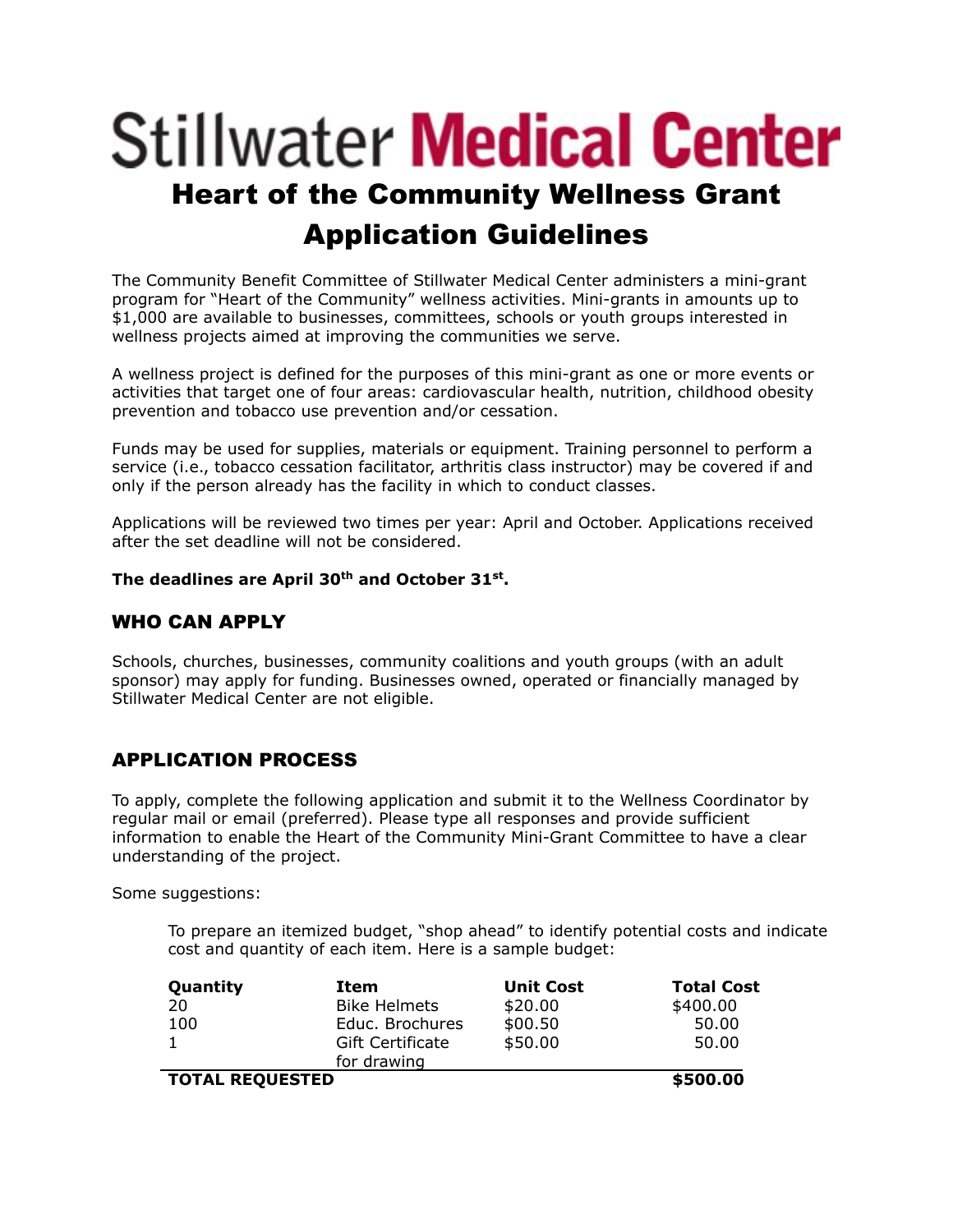Proposals including application and budget must not exceed three pages. Limit one application per project. Applicants will be notified of a decision within 60 days of application deadlines. If approved, applicants should receive funds within 30 days. **Applicants who are awarded the mini-grant are required to submit a post-project summary within 30 days of completion of their project.**

Mail or email the completed application to:

"Heart of the Community" Mini-Grant Total Health 1810 N. Perkins Rd. Stillwater, OK 74075

Or

[wellnessgrant@stillwater-medical.org](mailto:wellnessgrant@stillwater-medical.org?subject=)